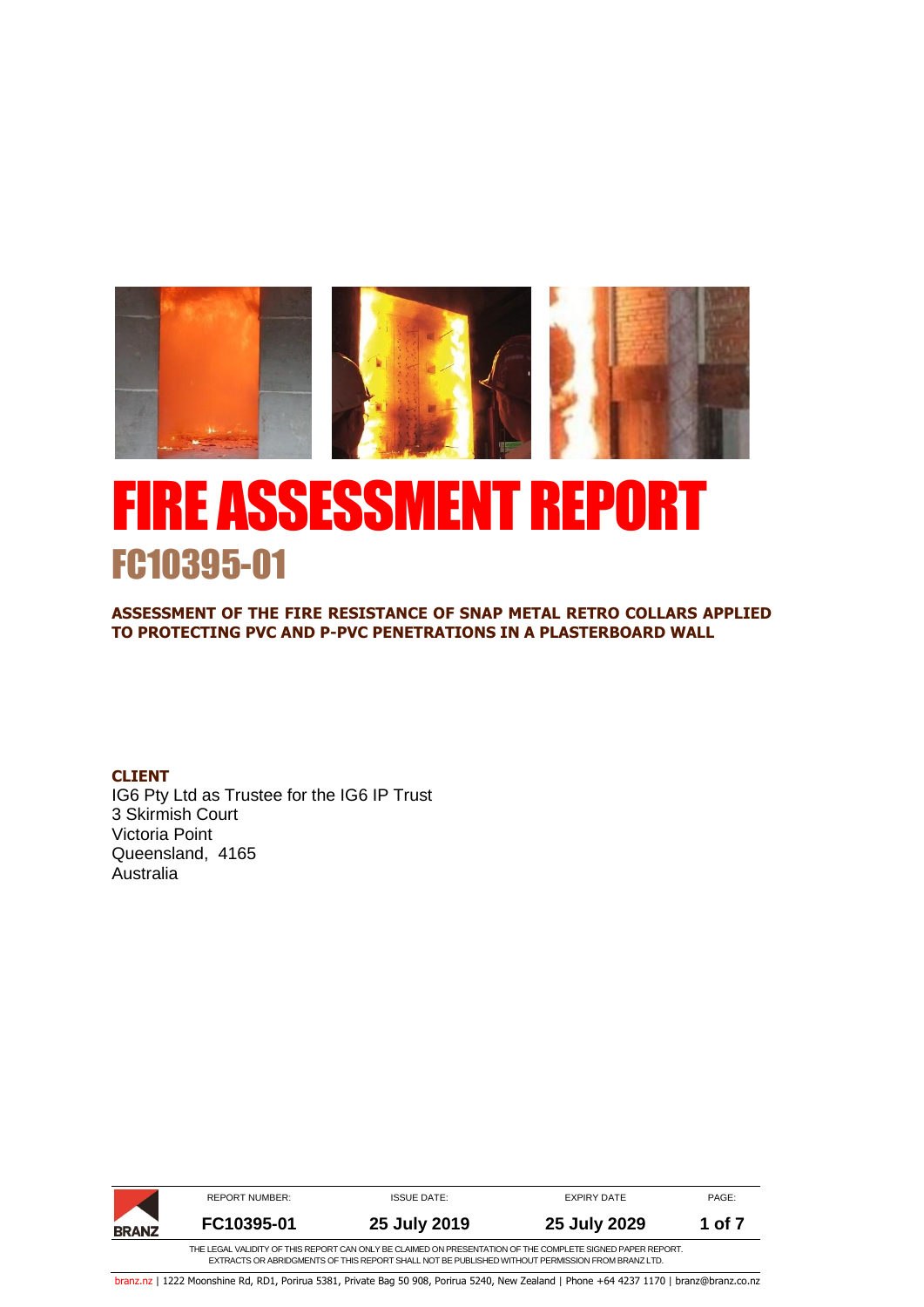# **ASSESSMENT OBJECTIVE**

To assess the fire resistance of SNAP metal retro collars applied to protecting penetrations with PVC and P-PVC pipes in a 96 mm thick fire rated plasterboard wall with 1 x 16 mm sheets either side of 64 mm steel studs.

#### **CONCLUSION**

It is considered that the SNAP collars fitted each side of a 96 mm thick fire-rated plasterboard wall with 1 x 16 mm sheets either side of 64 mm steel studs protecting 15 mm to 100 mm diameter PVC and P-PVC pipes, would achieve FRLs as specified in the table below, if tested in accordance with AS 1530.4: 2014 and AS 4072.1 – 2005.

| <b>Product</b> | Pipe dia,<br>mm | Pipe type         | <b>FRL</b> | <b>Test or Assessment</b> |
|----------------|-----------------|-------------------|------------|---------------------------|
| 110R           | 100             | PVC Sandwich Con. | $-$ /90/60 | FP 5663                   |
| 110R           | 100             | <b>PVC</b>        | $-$ /90/60 | FC10395                   |
| 65-80R         | 90              | <b>PVC</b>        | $-$ /90/60 | FC10395                   |
| 65-80R         | 80              | <b>PVC</b>        | $-$ /90/60 | FP 5663                   |
| 65-80R         | 65              | <b>PVC</b>        | $-$ /90/60 | FC10395                   |
| 63R            | 65              | <b>PVC</b>        | $-$ /90/60 | FP 5663                   |
| 50R            | 50              | <b>PVC</b>        | $-$ /90/60 | FP 5663                   |
| 50R            | 40              | <b>PVC</b>        | $-$ /90/60 | FP 5663                   |
| 32R            | 32              | <b>PVC</b>        | $-$ /90/60 | FC10395                   |
| 32R            | 25              | <b>PVC</b>        | $-$ /90/60 | FP 5663                   |
| 32R            | 25              | PVC U*            | $-$ /90/60 | FP 5663                   |
| 32R            | 20              | P*-PVC            | $-$ /90/60 | FC10395                   |
| 32R            | 15              | $P^*$ -PVC        | $-/120/60$ | FSP 1723                  |

\* AS/NZS 1477: 2006. PVC pipes and fittings for pressure applications.

# **LIMITATION**

This report is subject to the accuracy and completeness of the information supplied.

BRANZ reserves the right to amend or withdraw this assessment if information becomes available which indicates the stated fire performance may not be achieved.

This assessment report may only be quoted or reproduced in full.

# **TERMS AND CONDITIONS**

This report is issued in accordance with the Terms and Conditions as detailed and agreed in BRANZ Services Agreement for this work.

The results reported here relate only to the item/s described in this report.

|              | <b>REPORT NUMBER:</b> | <b>ISSUE DATE:</b>                                                                                                                                                                                             | EXPIRY DATE  | PAGE:  |
|--------------|-----------------------|----------------------------------------------------------------------------------------------------------------------------------------------------------------------------------------------------------------|--------------|--------|
| <b>BRANZ</b> | FC10395-01            | 25 July 2019                                                                                                                                                                                                   | 25 July 2029 | 2 of 7 |
|              |                       | THE LEGAL VALIDITY OF THIS REPORT CAN ONLY BE CLAIMED ON PRESENTATION OF THE COMPLETE SIGNED PAPER REPORT.<br>EXTRACTS OR ABRIDGMENTS OF THIS REPORT SHALL NOT BE PUBLISHED WITHOUT PERMISSION FROM BRANZ LTD. |              |        |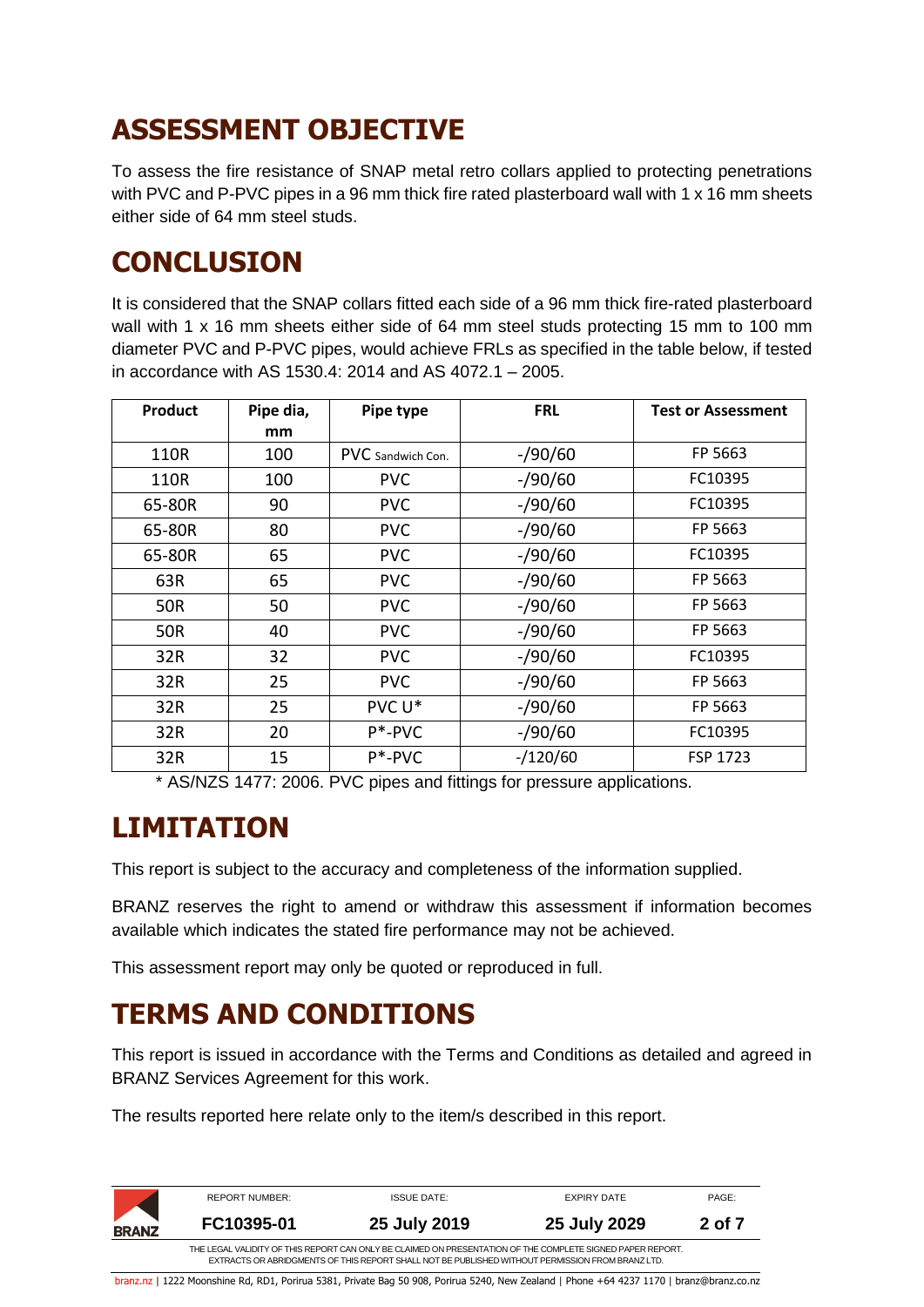### **CONTENTS**

| 2.             |  |  |  |  |  |  |
|----------------|--|--|--|--|--|--|
| 3 <sub>1</sub> |  |  |  |  |  |  |
|                |  |  |  |  |  |  |
|                |  |  |  |  |  |  |
|                |  |  |  |  |  |  |

### **TABLES**

Table [1: Summary of supporting test results of SNAP collars in a 96 mm thick plasterboard](#page-4-2)  [wall with 1 x 16 mm sheets either side of 64 mm steel studs.................................................](#page-4-2) 5 Table [2: Summary of supporting test result of SNAP collar on P-PVC pipe in a 96](#page-4-3) mm thick [plasterboard wall with 1 x 16 mm sheets either side of 64 mm steel studs](#page-4-3) ............................ 5 Table [3: Assessment PVC and P-PVC pipes in a 96 mm thick plasterboard wall with 1 x 16](#page-5-3) mm sheets either side of 64 mm steel studs [................................................................................](#page-5-3) 6 [Table 4: Summary Table for R series SNAP Collars with PVC and P-PVC pipes in a 96](#page-6-1) mm [thick plasterboard wall with 1 x 16 mm sheets either side of 64 mm steel studs....................](#page-6-1) 7

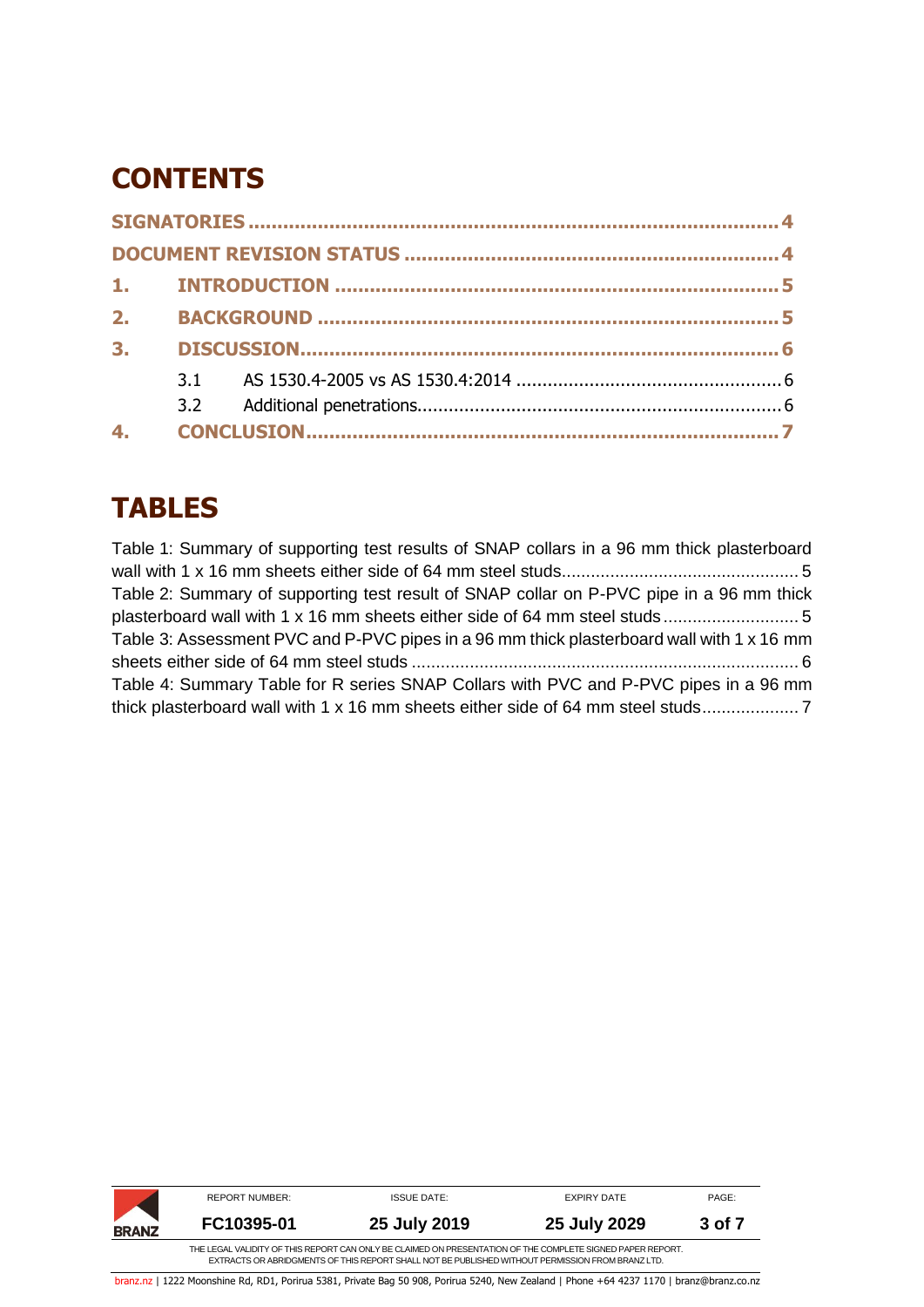#### <span id="page-3-0"></span>**SIGNATORIES**

PCR Collier

**Author**

P. C. R. Collier Senior Fire Testing Engineer BRANZ

**Reviewer**

<span id="page-3-1"></span>E. Soja Senior Fire Safety Engineer BRANZ

#### **DOCUMENT REVISION STATUS**

| <b>ISSUE NO.</b> | DATE ISSUED  | <b>EXPIRY DATE</b> | <b>DESCRIPTION</b> |
|------------------|--------------|--------------------|--------------------|
|                  | 25 July 2019 | 25 July 2029       | Initial Issue      |

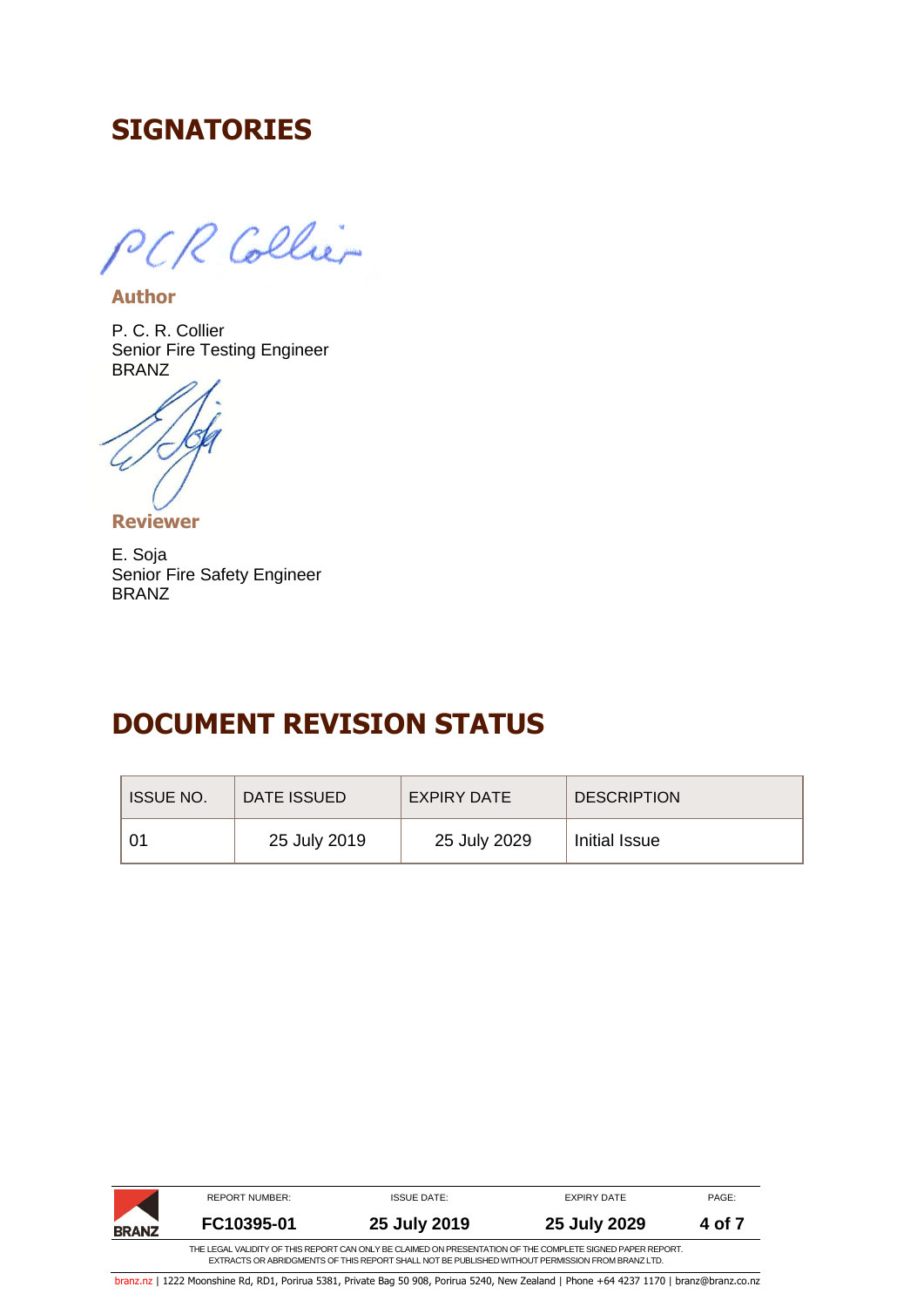### <span id="page-4-0"></span>**1. INTRODUCTION**

This report gives BRANZ's assessment of the fire resistance in accordance with AS 1530.4:2014 and AS 4072.1 - 2005 of the fire resistance of a range of SNAP metal retro collars applied to protecting penetrations with PVC and P-PVC pipes in a 96 mm thick plasterboard wall with 1 x 16 mm sheets either side of 64 mm steel studs.

#### <span id="page-4-1"></span>**2. BACKGROUND**

This assessment is considered on the basis of the fire resistance performance of SNAP retrofit collars coded 110R, 65-80R, 63R, 50R and 32R established in BRANZ pilot test FP 5663, as summarised in [Table](#page-4-2) 1.

<span id="page-4-2"></span>

|  | Table 1: Summary of supporting test results of SNAP collars in a 96 mm thick |  |  |  |  |  |
|--|------------------------------------------------------------------------------|--|--|--|--|--|
|  | plasterboard wall with 1 x 16 mm sheets either side of 64 mm steel studs     |  |  |  |  |  |

| <b>Test</b> | Pen# | <b>Collar</b> | Pipe type                                | Nominal pipe dia, mm | <b>FRL</b> |
|-------------|------|---------------|------------------------------------------|----------------------|------------|
| FP 5663     | 9    | 110R          | <b>PVC</b><br>(Sandwich<br>Construction) | 100                  | $-90/60$   |
| FP 5663     | 8    | 65-80R        | <b>PVC</b>                               | 80                   | $-90/60$   |
| FP 5663     | 7    | 63R           | <b>PVC</b>                               | 65                   | $-90/60$   |
| FP 5663     | 6    | 50R           | <b>PVC</b>                               | 50                   | $-90/60$   |
| FP 5663     | 4    | 50R           | <b>PVC</b>                               | 40                   | $-90/60$   |
| FP 5663     | 3    | 32R           | <b>PVC Conduit</b>                       | 25                   | $-90/60$   |
| FP 5663     | 2    | 32R           | PVC U*                                   | 25                   | $-$ /90/60 |

\* AS/NZS 1477: 2006. PVC pipes and fittings for pressure applications.

The fire test was performed in accordance with AS 1530.4-2005 "Fire resistance Tests of Elements of Building Construction", and AS 4072.1-2005 "Service Penetrations and Control Joints".

Additional test data to compare the fire resistance performance of the 32R collar on P-PVC pipes was established in CSIRO fire resistance test FSP 1723 as shown in [Table](#page-4-3) 2.

#### <span id="page-4-3"></span>**Table 2: Summary of supporting test result of SNAP collar on P-PVC pipe in a 96 mm thick plasterboard wall with 1 x 16 mm sheets either side of 64 mm steel studs**

| <b>Test Report</b> | Pen.# | Collar |            | Pipe type   Nominal pipe dia, mm | <b>FRL</b> |
|--------------------|-------|--------|------------|----------------------------------|------------|
| <b>FSP 1723</b>    |       | 32R    | $P^*$ -PVC | 15                               | $-/120/60$ |

\*AS/NZS 1477: 2006. PVC pipes and fittings for pressure applications.

Test FSP 1723 was performed in accordance with AS 1530.4-2005 "Fire resistance Tests of Elements of Building Construction", and AS 4072.1-2005 "Service Penetrations and Control Joints".

|              | REPORT NUMBER: | <b>ISSUE DATE:</b> | EXPIRY DATE                                                                                                                                                                                                    | PAGE:  |  |  |  |  |  |
|--------------|----------------|--------------------|----------------------------------------------------------------------------------------------------------------------------------------------------------------------------------------------------------------|--------|--|--|--|--|--|
| <b>BRANZ</b> | FC10395-01     | 25 July 2019       | 25 July 2029                                                                                                                                                                                                   | 5 of 7 |  |  |  |  |  |
|              |                |                    | THE LEGAL VALIDITY OF THIS REPORT CAN ONLY BE CLAIMED ON PRESENTATION OF THE COMPLETE SIGNED PAPER REPORT.<br>EXTRACTS OR ABRIDGMENTS OF THIS REPORT SHALL NOT BE PUBLISHED WITHOUT PERMISSION FROM BRANZ LTD. |        |  |  |  |  |  |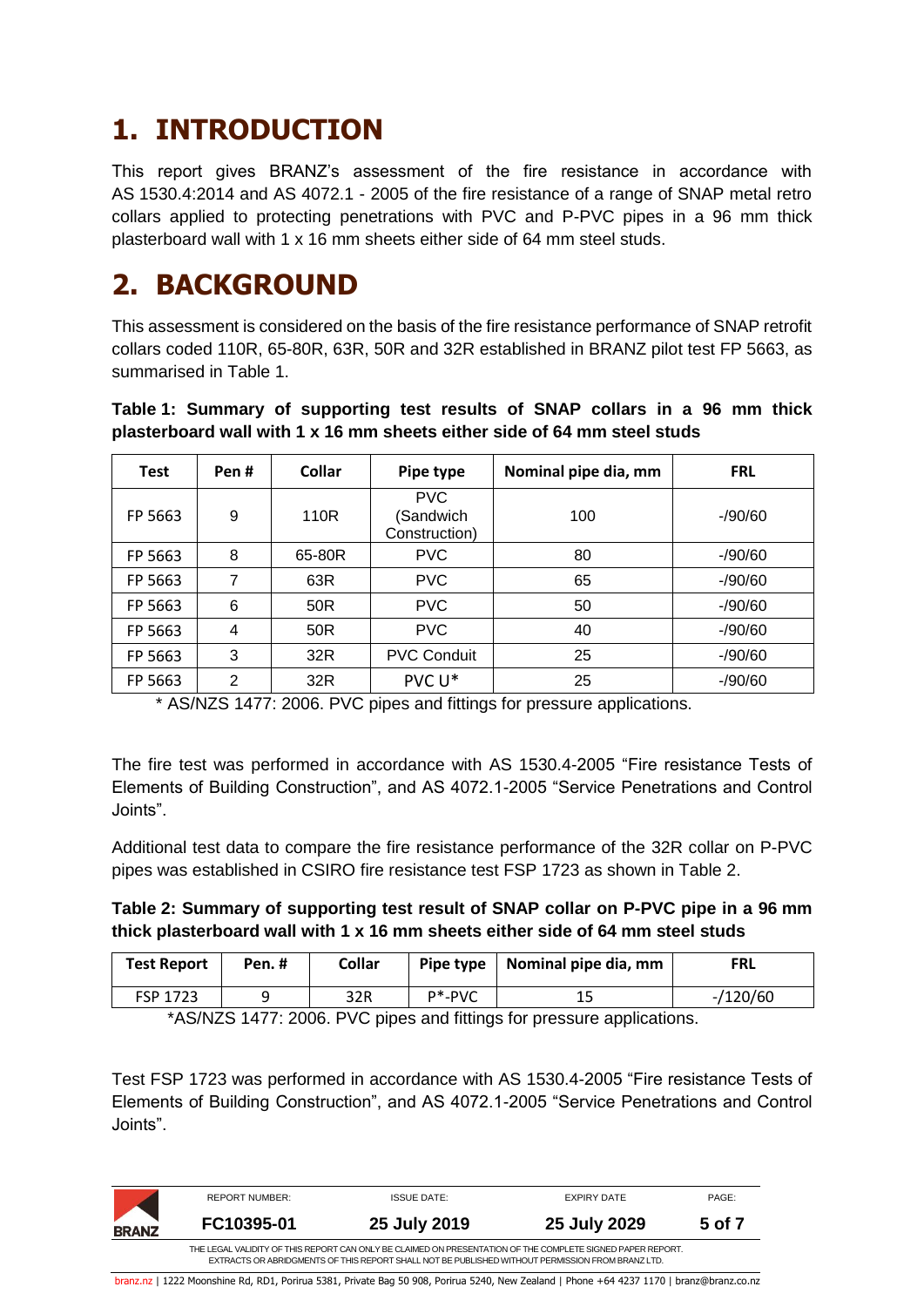# <span id="page-5-0"></span>**3. DISCUSSION**

#### <span id="page-5-1"></span>**3.1 AS 1530.4-2005 vs AS 1530.4:2014**

The test reports FP 5663 and FSP 1723 referenced in this assessment was tested in accordance with AS 1530.4- 2005. A review has been undertaken between the 2005 and 2014 versions of AS 1530.4 with respect to penetration testing. Based on the review it is considered the changes in versions would not have changed the reported performance of the penetrations. Therefore, it is expected had the penetrations been tested in accordance with AS 1530.4:2014 a similar result for Integrity and Insulation would be expected.

#### <span id="page-5-2"></span>**3.2 Additional penetrations**

Time-temperature records for the R collar/pipe combinations listed in [Table](#page-4-2) 1 and [Table](#page-4-3) 2 above indicated peak temperature rises of varying amounts below 110 K , as measured on the pipe 25 mm from the unexposed surface, indicating that the collar had activated and closed the pipe. The closure behaviour did not indicate any significant differences between the two types of plastic materials.

These test results are considered in assessing the FRL of five additional penetrations in a 96 mm thick plasterboard wall with 1 x 16 mm sheets either side of 64 mm steel studs using PVC and P-PVC pipes with the R series collars as listed in [Table](#page-5-3) 3.

| Product | Nominal pipe dia, mm | Pipe type  | <b>FRL</b> |
|---------|----------------------|------------|------------|
| 110R    | 100                  | <b>PVC</b> | $-$ /90/60 |
| 65-80R  | 90                   | <b>PVC</b> | $-$ /90/60 |
| 65-80R  | 80                   | <b>PVC</b> | $-$ /90/60 |
| 32R     | 32                   | <b>PVC</b> | $-$ /90/60 |
| 32R     | 20                   | P-PVC      | $-$ /90/60 |

#### <span id="page-5-3"></span>**Table 3: Assessment PVC and P-PVC pipes in a 96 mm thick plasterboard wall with 1 x 16 mm sheets either side of 64 mm steel studs**

The pipe sizes requiring assessment generally fit between examples of tested pipe/collar combinations, with the only exception being the 100 mm PVC and that was matched by a tested example also at 100 mm.

In each case the performance of the tested systems either side of the systems subject to assessment, showed consistent and reliable closing of the collars with no significant differences that would indicate closure of the intermediate pipe sizes and collars as being likely to be prejudiced. Furthermore, the variations in the pipe material between PVC sandwich construction, PVC and P-PVC did not indicate any significant differences in the temperature rise behaviour while closing and up to and beyond 60 minutes, so it follows the Insulation performance is unlikely to prejudiced .

Similarly, as no Integrity failures were observed in the supporting test results at and beyond 90 minutes in test FP 5663 or at and beyond 120 minutes in test FSP 1723. It is likely that the same Integrity would be achieved for the intermediate and same pipe sizes.

|              | <b>REPORT NUMBER:</b> | <b>ISSUE DATE:</b>                                                                               | EXPIRY DATE                                                                                                | PAGE:  |
|--------------|-----------------------|--------------------------------------------------------------------------------------------------|------------------------------------------------------------------------------------------------------------|--------|
| <b>BRANZ</b> | FC10395-01            | 25 July 2019                                                                                     | 25 July 2029                                                                                               | 6 of 7 |
|              |                       | EXTRACTS OR ABRIDGMENTS OF THIS REPORT SHALL NOT BE PUBLISHED WITHOUT PERMISSION FROM BRANZ LTD. | THE LEGAL VALIDITY OF THIS REPORT CAN ONLY BE CLAIMED ON PRESENTATION OF THE COMPLETE SIGNED PAPER REPORT. |        |